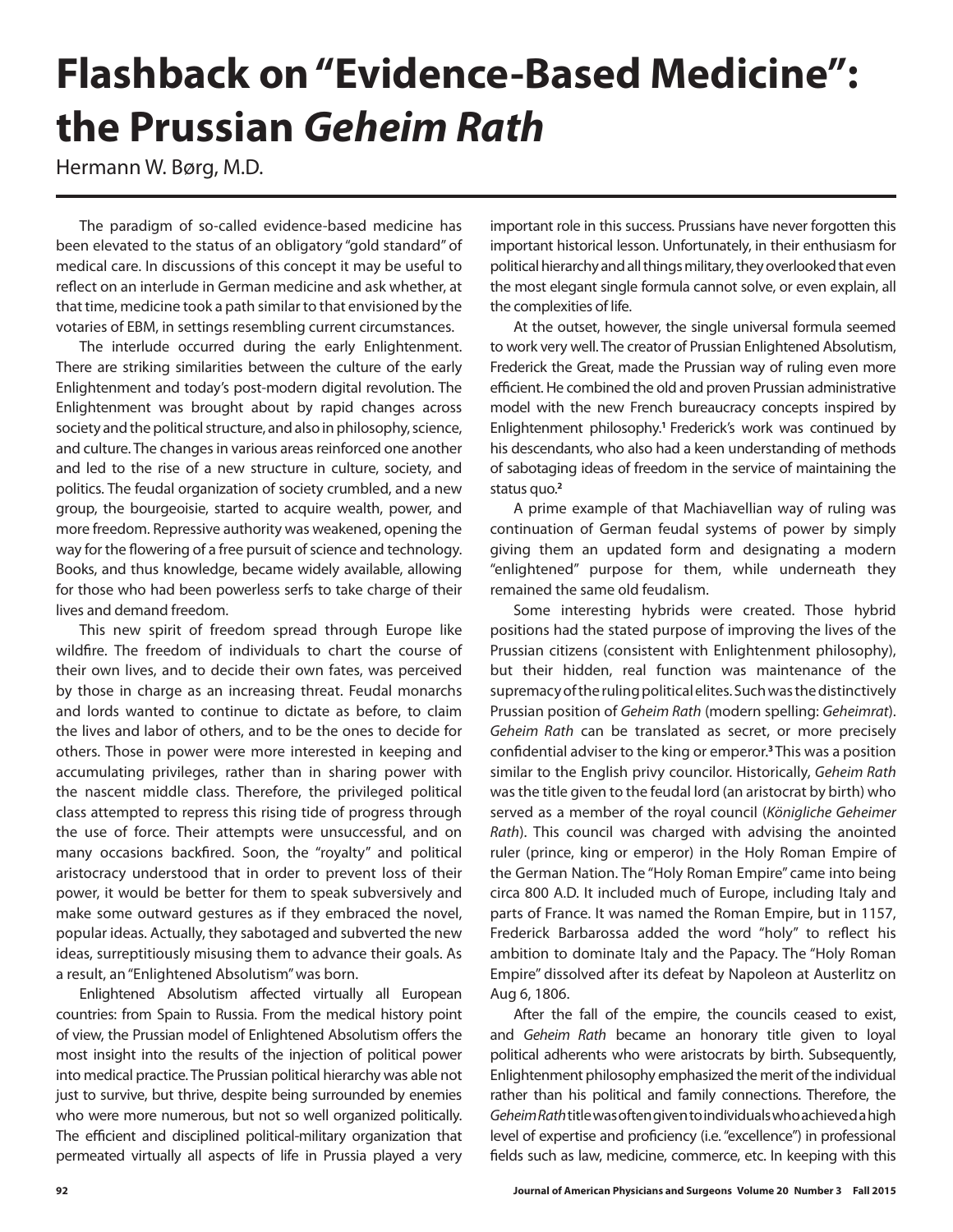the *Geheim Rath* had to be addressed as *Exzellenz* (His Excellency). Many well-known luminaries of science and arts were honored by the *Geheim Rath* title, for instance Johann Wolfgang von Goethe and Gottfried Wilhelm von Leibniz.

In many professional areas the designation of *Geheim Rath* simply denoted excellence in some field. However, in medicine the title of *Geheimer Medizinal Rath* (*Geh. Med.-Rath*) evolved into an extremely powerful position that changed the way Prussian medicine was practiced.**<sup>4</sup>** Unfortunately, despite all the stated good intentions, this change was for the worse. Historical analysis of the evolving role of the *Geheimer Medizinal Rath* can be very instructive in the context of current attempts to reform the practice of medicine

Accurate medical knowledge was almost non-existent in medieval times, due to the difficulties of studying biological systems. Medical care was ineffective. Physicians were held in low esteem. Satirical poems and plays were directed at sincere but inept doctors.<sup>5</sup> In the early Enlightenment this criticism increased, as illustrated by comedies of Molière such as *Imaginary Invalid* or *The Doctor in Spite of Himself*.

Medical study was a major focus during the Enlightenment. In many other areas such as engineering and agriculture, early scientific methods showed spectacular results. Industrial and agricultural advances were prime examples of the positive impact of the philosophy of the Age of Enlightenment. However, the field of medicine lagged behind, to the dismay of Enlightenment theorists. Philosophers had a very hard time explaining the discrepancy. Perhaps the idea that treating patients cannot be compared to making machines or farming did not occur to them. After all, experience is always a better teacher than theory.

The Kingdom of Prussia took the most decisive approach to reforming the medical profession in accordance with the teachings of Enlightened Absolutism.**<sup>6</sup>** Prussia had many useful tools for such reforms, including a robust academic system and the position of *Geheim Rath*. Prussian academic medicine operated according to a militarized structure.**<sup>7</sup>** However, militarism is not what is needed for scientific study. Lack of scientific knowledge cannot be cured by force. The militaristic organization of Prussian medicine allowed for easy implementation of any type of novel doctrine, without much opposition and with a high degree of compliance. However, academic centers were not spread evenly throughout the country. Moreover, some academics, even Prussian ones, might occasionally show less than expected enthusiasm for the ideas promoted by the Crown. The position of *Medizinal Geheim Rath* was considered a possibility to remedy those problems. *Medizinal Geheim Rath* was not an academic appointment but a political one; it was a state function. Therefore, the person who held this position had powers both inside and outside of academia, and did not need to be based at an academic institution. He was given authority in the medical field comparable to the authority held by the *Komtur* (local commander) of the Teutonic order.

The methods of reform of the Prussian medical system were harsh, but its stated goals appeared to be very noble and benevolent. The main stated objectives were to improve the quality, effectiveness, and affordability of medical care throughout the kingdom. This was supposed to be done by elimination of "nonscientific" treatment methods through leveraging the expertise of accomplished physicians. It was the classic "the ends justify the means" scenario. Unfortunately, as in many similar situations, those reforms were ill-advised, and carried out by people who did not have any appreciation of unintended consequences.

Medicine in the Enlightenment was a great source of income. Not surprisingly, competition was fierce. In addition to formally trained physicians, the medical field was swarming with selfeducated barbers/surgeons, midwives, and druggists. Many of those characters were mere charlatans. However, some of the government physicians were also charlatans, since this was before the age of germ theory. Some of the medical practitioners not anointed by the government achieved a surprising level of professional success, as measured by patients' satisfaction. They were becoming formidable rivals of the officially anointed doctors. Moreover, independent self-made wealthy men do not make ideal loyal subjects. They tend to question the political and economic status quo. The supposedly merit-based *Geheim Rath* system assured prompt elimination of non-governmentanointed physicians.

As noted by Jane Orient, "The trend to rely on expert committees suggests…we are moving toward the Prussianization of American medicine, adopting a system…like the *Geheim Rath* (secret council) system in Prussia at the close of the 19th century. The *Geheim Rath* set the standard of care, and none of his younger colleagues wanted to disagree with him."**<sup>8</sup>**

She notes, "There is a lot of pressure to restrict physicians' treatments to practice guidelines and to methods that have been shown to be both safe and effective in double-blind controlled trials. If we were to insist on this across the board, a huge number of medical treatments that physicians rely on would be ruled out."**<sup>8</sup>**

Ordinary medical orthodoxy and peer pressure can have similar deleterious effects, even without committees writing "evidence-based" guidelines. Ignaz Philipp Semmelweis thought cleanliness was important for physicians delivering babies, especially if they had just performed an autopsy. He instituted a hand-washing policy, and the rate of fatal puerperal fever fell from as high as 25–30 percent to 1–2 percent. Ridicule was heaped on him, and he was dismissed from his hospital in Vienna, and rejected by his fellow physicians there. In 1861 he published his major work, on the etiology, concept, and prophylaxis of child-bed fever, but the general reaction was adverse: "weight of authority stood against his teachings." His dismay and outrage caused him to be committed to a mental hospital, where he died just 14 days later.**<sup>9</sup>**

In our own day, the Australian physicians Barry Marshall and Robin Warren showed that *Helicobacter pylori* is the cause of most peptic ulcers, overturning medical orthodoxy that declared that peptic ulcers were caused by spicy food, stomach acid, stress, and so on. Dr. Marshall relates, "I had a colleague, Dr Warren…. It was difficult for him to get any of his colleagues to take this seriously,… the idea that bacteria could survive in the stomach, when the medical books said they couldn't survive in the stomach." Marshall